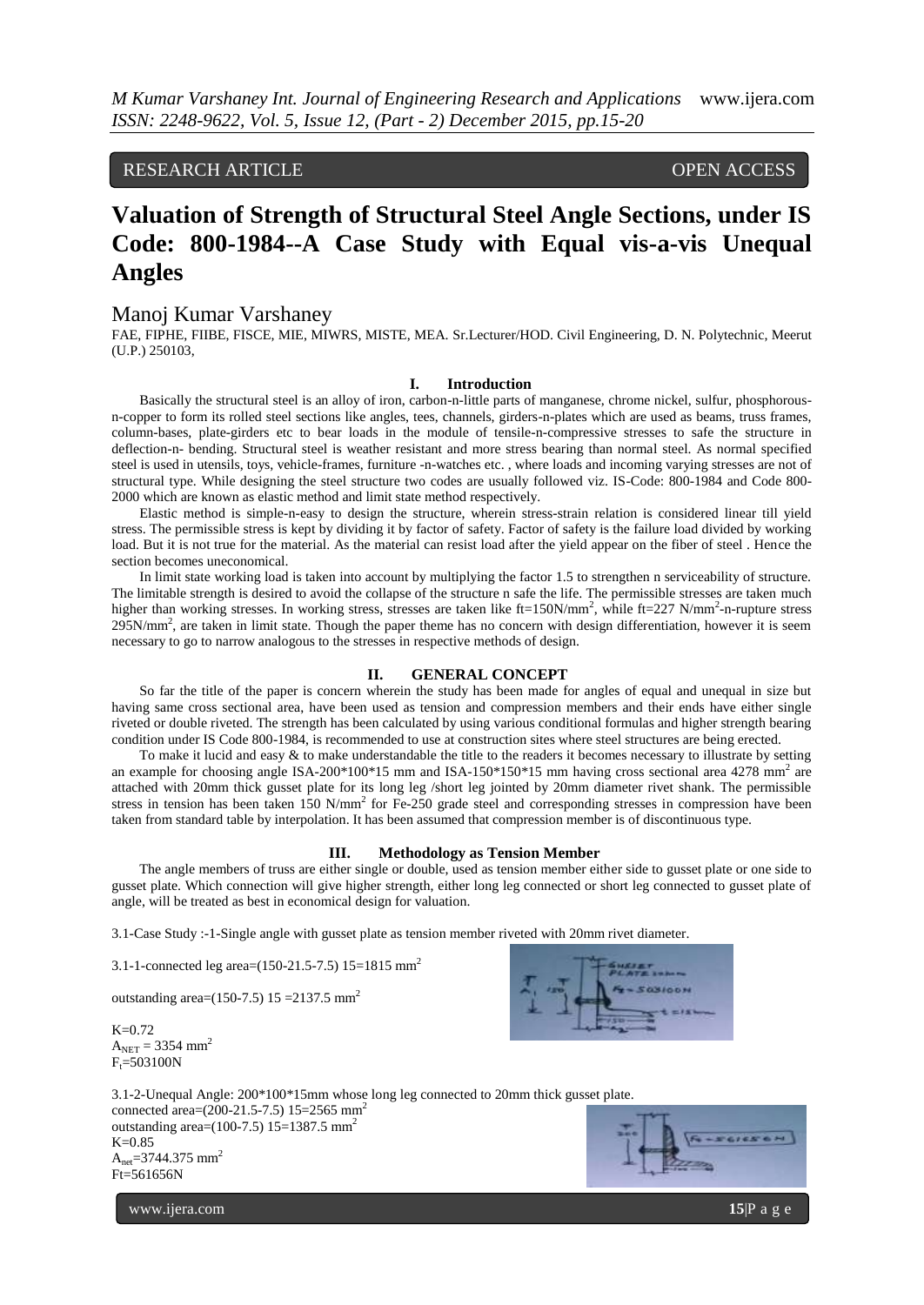3.1-3-Unequal Angle 200\*100\*15mm whose short leg is connected with 20mm thick gusset plate. connected area= $(100-21.5-7.5)$  15=1065 mm<sup>2</sup> outstanding area= $(200-7.5)$  15= 2887.5 mm<sup>2</sup>  $K=0.52$  $A_{net} = 2581.74$  mm<sup>2</sup>  $F_t = 387260.79$  N



3.2-Comparative Study Table as tension single member Result-single unequal angle's long leg connected to the gusset plate is showing higher strength than

equal angle, whose tensile strength Ft=561656 N

| Sl.No | Angle                  | Leg cunnected | Connection     | Tensile strenth | Preference |
|-------|------------------------|---------------|----------------|-----------------|------------|
|       | Equal ISA-150 150 15   | Any leg       | single riveted | 503100 N        | 2nd        |
|       | Unequal ISA 200 100 15 | long leg      | single riveted | 561656 N        |            |
|       | Unequal ISA 200 100 15 | short leg     | single riveted | 387260.79 N     | 3rd        |

3.3-Two Angle as tension member:-Somewhere when load is more then to restrict the stress in the tension member two members of same dimensions are used. The two angle members are connected either side or only one side to the gusset plate.

3.3-1-Case Study 2:-ISA 150\*150\*15mm and ISA 200\*100\*15mm. 3.3-1.1-Equal angles either side connected with 20mm thick gusset plate means the plate is sandwiched between two angles. A<sub>net</sub>=(4278-43) 15= 3633 mm<sup>2</sup> **ASSON**  $F = (3633)150 N$  $F_t = 544950 N$ 



1006200N

 $1063912.5$ 

3.3-1.2-Equal angles are one side to the 20 mm thick gusset plate without tacking rivet. connected area=2(150-21.5-7.5) 15= 3630 mm<sup>2</sup> outstanding area= $2(150-7.5)$  15=4275 mm<sup>2</sup> K=0.72  $A<sub>net</sub> = 3630 + 0.72(4275) = 6708$  mm<sup>2</sup>  $Ft=6708(150)= 1006200$  N  $F_t = 1006200$  N

3.3-1.3-Equal angles are one side to 20mm thick gusset plate with tacking rivet. Connected area=  $3630$  mm<sup>2</sup> TACKING outstanding area=4275 mm<sup>2</sup> **RIVET** K=0.81 Anet=  $3630 + 0.81(4275) = 7092.75$  mm<sup>2</sup>

Ft= 7092.75( 150)=1063912.5 N

 $F_t = 1063912.5 N$ 

3.3-2.1-Unequal angles short leg is connected with 20mm thick gusset plate on its either side  $A<sub>net</sub>=3633mm<sup>2</sup>$  $Ft=(3633)$  150= 544950 N  $F_t = 544950N$ 



3.3-2.2-Unequal angles short leg is connected with 20mm thick gusset plate on its one side without tacking rivet Connected area=  $2(100-21.5-7.5)$  15= 2130 mm<sup>2</sup> outstanding area=  $2(200-7.5)$  15= 5775 mm<sup>2</sup> 7699 K=0.52  $A_{net}$  = 2130 + 0.52(5775) =5133 mm<sup>2</sup> Ft= 5133 (150)= 769950 N  $F_t = 769950 N$ 

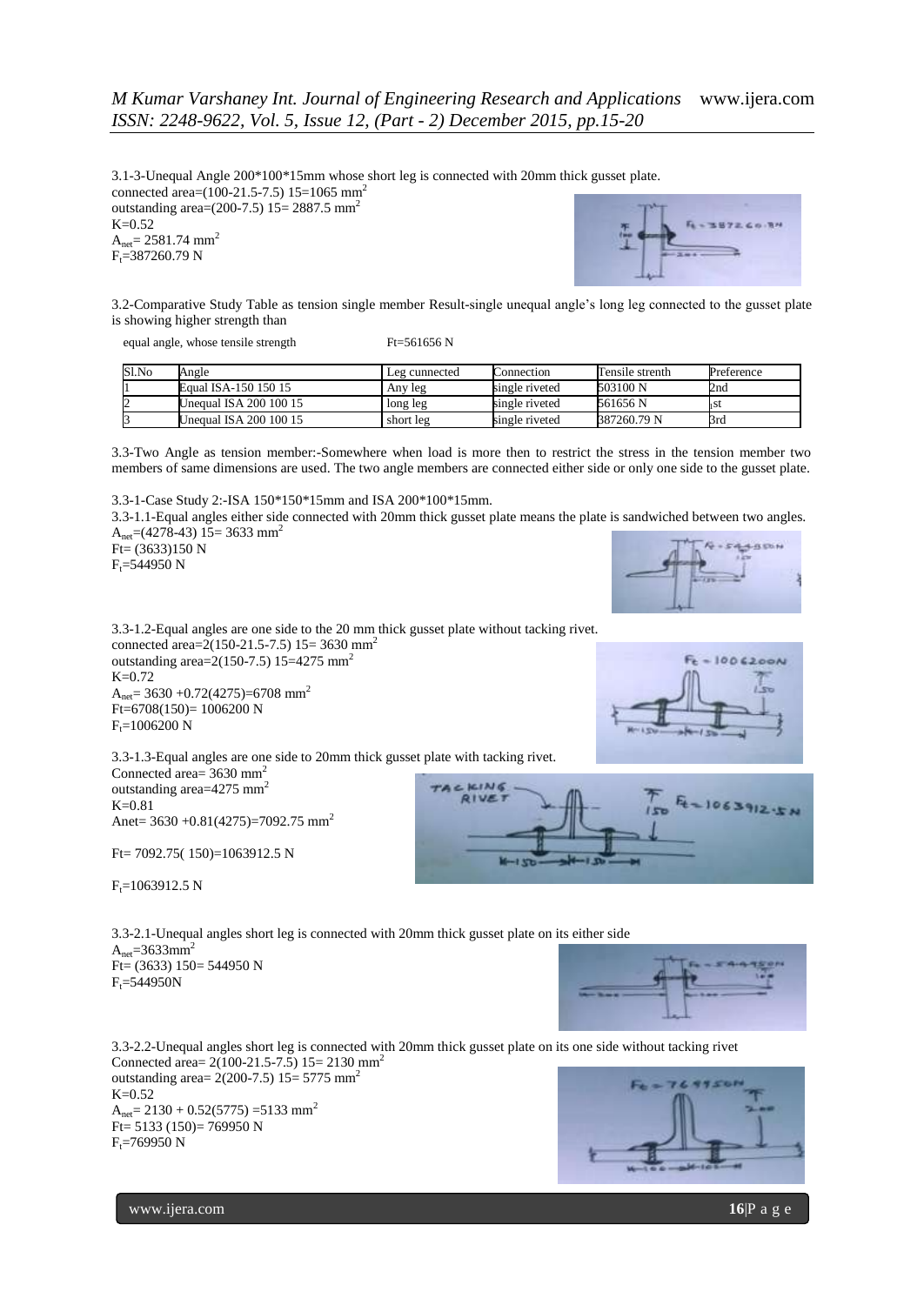## *M Kumar Varshaney Int. Journal of Engineering Research and Applications* www.ijera.com *ISSN: 2248-9622, Vol. 5, Issue 12, (Part - 2) December 2015, pp.15-20*

3.3-2.3-Unequal angles short leg is connected with 20mm thick gusset plate on its one side with tacking rivet. Connected area= 2130 mm<sup>2</sup>

outstanding area=  $5775$  mm<sup>2</sup>  $K=0.65$ A<sub>net</sub>= 2130+0.65(5775)= 5883.75 mm<sup>2</sup> Ft=  $5883.75$  (150) =  $882562.5$  mm<sup>2</sup>  $F_t = 882562.5 N$ 

3.3-3.1-Unequal angles long leg is connected with 20mm thick gusset plate on its either side  $A_{net} = 3633$  mm<sup>2</sup> Ft= 3633 (150)= 544950  $F_t = 544950$  N



3.3-3.2-Unequal angles long leg is connected with 20mm thick gusset plate on its one side without tacking rivet Connected area= $2(200-21.5-7.5)$  15= 5130 mm<sup>2</sup> Outstanding area=  $2(100-7.5)$  15=2775 mm<sup>2</sup>  $K=0.85$ A<sub>net</sub>= 5130 +0.85 (2775)= 7488.75 mm<sup>2</sup>  $F_t$  = 7448.75 (150) = 1123312.5 N  $=7BR$ 

 $F_t$ =1123312.5 N



3.3-3.3-Unequal angles long leg is connected with 20mm thick gusset plate on its one side with tacking rivet

Connected area=2(200-21.5-7.5)15=5130 mm<sup>2</sup> outstanding area= $2(100-7.5)15=2775$ mm<sup>2</sup>  $K = 0.90$ A<sub>net</sub>=  $5130+0.90(2775)$ =7627.5 mm<sup>2</sup>  $F_t$ =7627.5 (150)=1144125 N  $F_t = 1144125N$ 



3.4- Comparative table for tensile strength of two angles connected with 20mm thick gusset plate on its various positions Result- Double unequal angles long leg connected with one side of gusset plate without tacking rivet is giving higher strength in tension whose  $F_t$ =1144125N

| Sl.No. | Double Angle   | Condition to gusset plate | connection | Tensile Strength | Preference |
|--------|----------------|---------------------------|------------|------------------|------------|
|        | ISA 150 150 15 | Either side               | Any Leg    | 544950N          | Same       |
|        | ISA 200 100 15 | Either side               | Long Leg   | 544950N          | Same       |
|        | ISA 200 100 15 | Either side               | Short Leg  | 544950N          | Same       |
|        |                |                           |            |                  |            |
|        | 150 150 15     | one side without tacking  | Any Leg    | 1006200 N        | 2nd        |
|        | 200 100 15     | one side without tacking  | Long Leg   | 1123312 N        | 1st        |
|        | 200 100 15     | one side without tacking  | Short Leg  | 769950 N         | 3rd        |
|        | 150 150 15     | one side without tacking  | Any Leg    | 1063912.5 N      | 2nd        |
|        | 200 100 15     | one side without tacking  | Long Leg   | 1144125 N        | 1st        |
|        | 200 100 15     | one side without tacking  | Short Leg  | 882562 N         | 3rd        |

3.5-DiscontinuousComression member - The members are either single equal or un-equal and double equal single or unequal and their legs are connected with 20mm thick gusset plate on various conditions with ends rivet either single riveted or double riveted with a length of 2000mm have been assumed and illustrated to get the result, for the theme of the paper.

3.5-1-Equal single member connected to the gusset plate with ends single riveted  $r_{\rm{vv}}$ =29.2, l=2000mm,  $1/r_{\rm{vv}}$  =2000/29.2  $=68.5$ 

stress at  $1/r_{\text{vv}}$  68.5=113.5 N/mm<sup>2</sup>

 $Fc=4278(113.5)(0.8) = 388442.4 N$  $F_c = 388442.4 N$ 

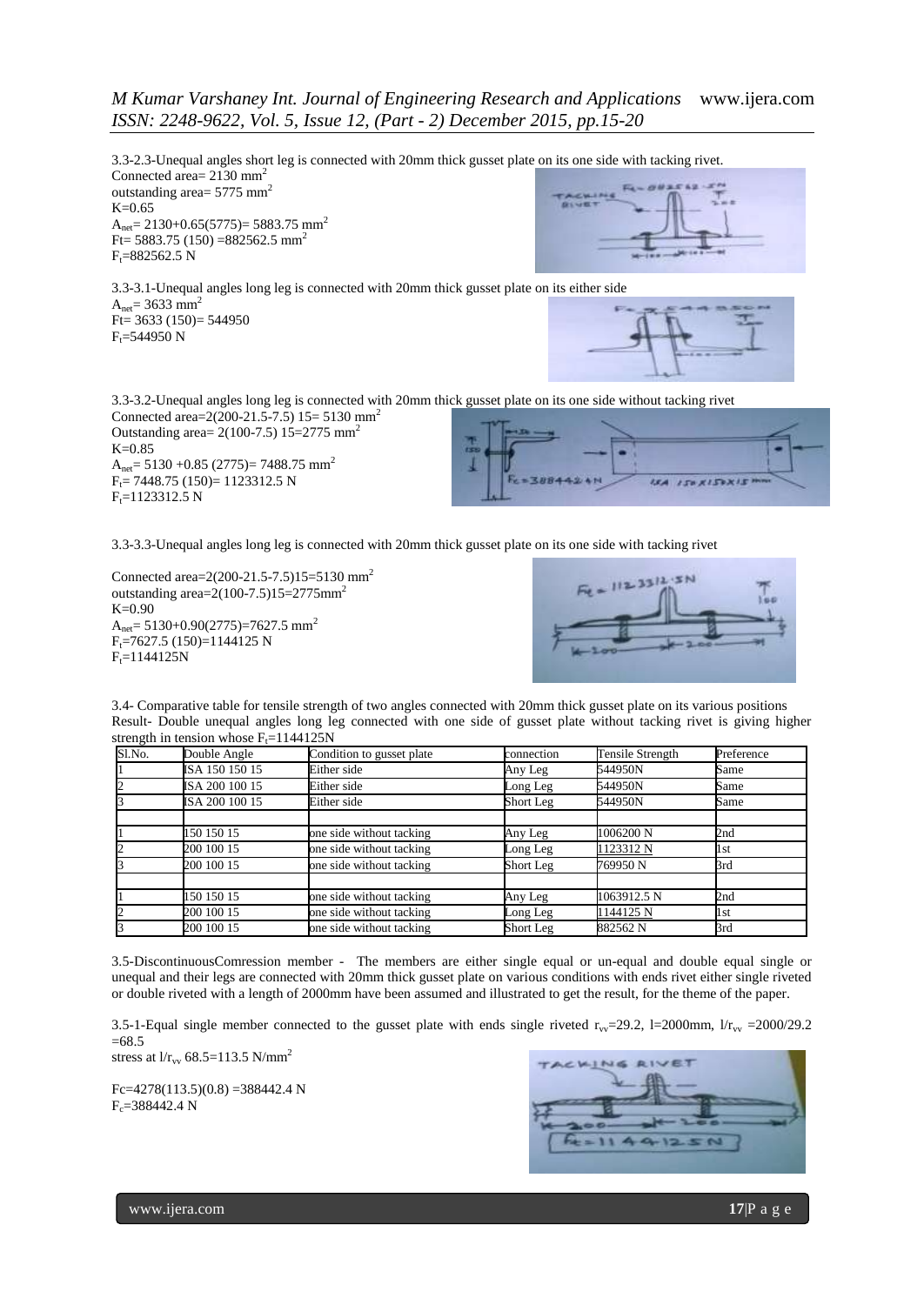3.5-2-Unqual single angle any leg is connected with gusset plate with ends single riveted

 $r_{\text{vv}}$ =26.4, l=2000mm, l/ $r_{\text{vv}}$ =2000/26.4 =75.75

stress at  $1/r_{yy}$ 75.75 =103.475 N/mm<sup>2</sup> Fc=  $4278(103.475)(0.8) = 354132.8$  N/mm<sup>2</sup>  $F_c = 354132.8$  N

3.5-3:-Equal angle single with ends double riveted

 $r_{\rm{vv}}$ =29.2, l=0.85(2000)=1700mm, l/ $r_{\rm{vv}}$  =1700/29.2 =58.2 stress at  $1/r_{\rm vv}$  58.2 =123.8 N/mm<sup>2</sup>  $Fc = 4278(123.8) = 529616.4$  N/mm<sup>2</sup>  $F_C = 529616.4 N$ 





3.5-4:-Unequal single angle any leg connected with ends double riveted

 $r_{yy}=26.4$ , l=1700mm, l/ $r_{yy}=1700/26.4 = 64.4$ stress at  $1/r_{\text{yy}}$  64.4 = 117.6N /mm<sup>2</sup> Fc= $117.6(\ddot{4}278) = 503092.8$  N

 $F_c = 503092.8$  N

Comparative table for single compression member



| Sl.No. | Angle Single | Leg Connected | <b>End Condition</b> | Compressive Strength | Preferance |
|--------|--------------|---------------|----------------------|----------------------|------------|
|        | 150 150 15   | Any Leg       | single riveted       | 388442.4 N           | Brd        |
|        | 200 100 15   | Any Leg       | single riveted       | 354132.8 N           | 4th        |
|        | 150 150 15   | Any Leg       | single riveted       | 529616.4 N           | ll st      |
|        | 200 100 15   | Any Leg       | single riveted       | 503092.8 N           | 2nd        |

Result=Equal angle single with ends double riveted is more strength full compression member than unequal angle, whose  $F_c = 529616.4N$ 

3.6-Discontinuous Compression member double equal and double unequal connected with gusset plate under various positions may be there and they are having different strength. The higher resulting strength will show the good valuated strength steel angle section.

3.6-1-Equal angles either side of gusset plate with single riveted l=2000mm, I<sub>xx</sub>=2(8968000)=17936000mm<sup>4</sup>  $I_{yy}=2(8968000) +2(4278)(52.6)^2$  $=41608398.56$  mm<sup>4</sup>  $I_{min}$ =17936000mm<sup>4</sup>  $r_{xx}$ =45.8,  $1/r_{xx}$ = 2000/45.8 =43.7 stress at l/ $r_{xx}$  43.7= 136.4 N/mm<sup>2</sup> Fc=4278(136.4)(0.8)=466849.584N Fc=466849.584 N



3.6-2-Equal angles are one side of gusset plate with single riveted

Things will be same as in 3.6-1 Fc=466849.584 N



3.6-3-Equal angles either side to gusset plate, ends double riveted l=0.85(2000)=1700mm,  $r_{xx}$ =45.8, l/ $r_{xx}$ =1700/45.8=37, stress at  $1/r_{xx}37 = 141.8$ N/mm<sup>2</sup>

Fc=4278(141.8)=606620 N Fc=606620 N

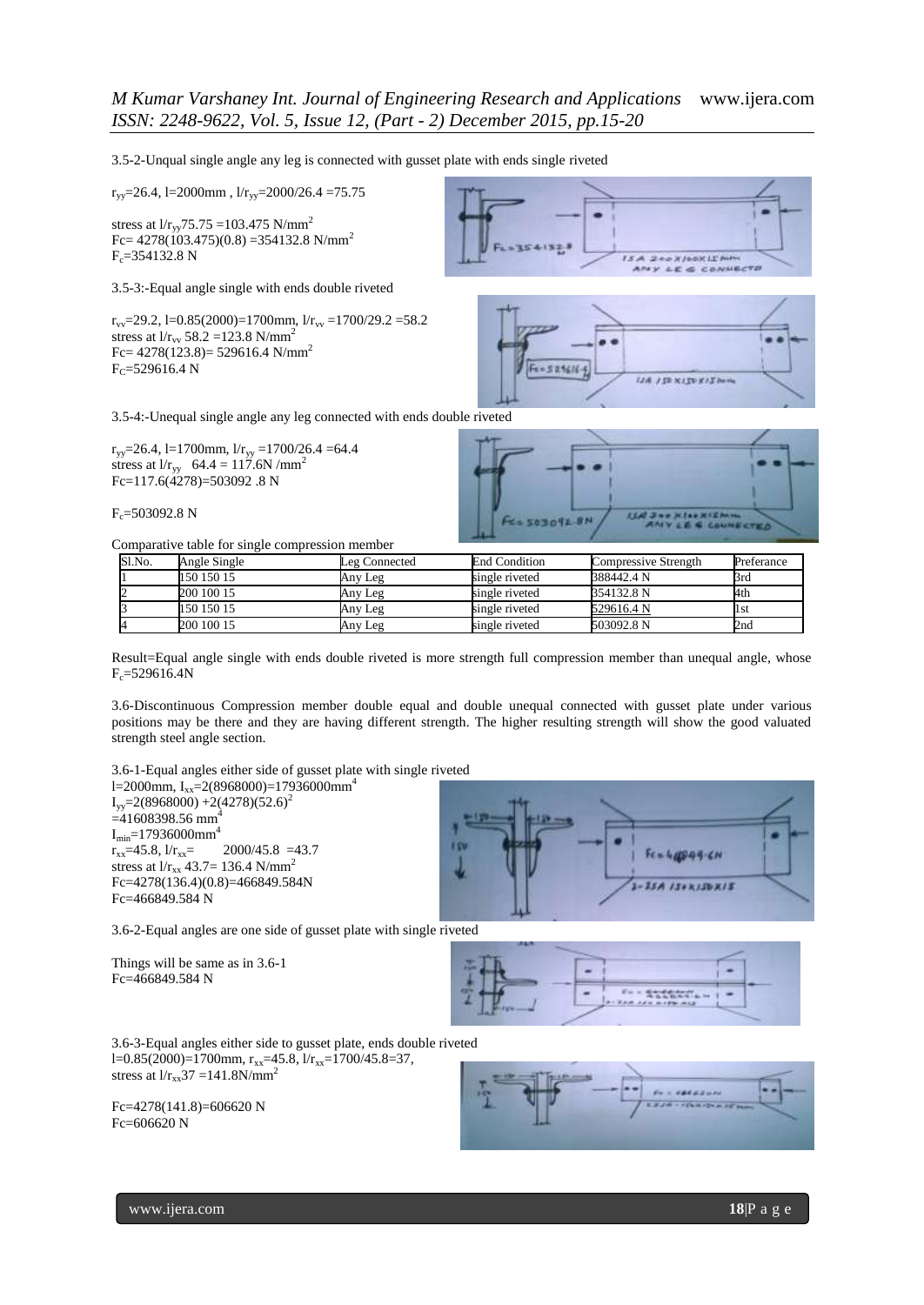## *M Kumar Varshaney Int. Journal of Engineering Research and Applications* www.ijera.com *ISSN: 2248-9622, Vol. 5, Issue 12, (Part - 2) December 2015, pp.15-20*

3.6-4-Equal angles one side to gusset plate, ends double riveted This will be same as in 3.6-3

Fc=606620 N



3.6-5-Unequal angle long leg, connected either side to the gusset plate, ends single riveted  $I_{xx}$ =2(17500000)=35000000 mm<sup>4</sup>  $I_{yy}$ =2(2981000) +2(4278)(32.2)<sup>2</sup> =14833203 mm<sup>4</sup>  $I_{min}$ =14833203 mm<sup>4</sup>  $r_{min} = 41.63$  $1/r_{\text{min}} = 2000/41.63 = 48$ stress al  $1/r_{\text{min}}48=133.4 \text{ N/mm}^2$ Fc=2(4278)(133.4)=913096.32 N



3.6-6-Unequal angle long leg, connected either side to the gusset plate, ends -DOUBLE RIVETED l=1750mm,  $r_{min}$ =41.63  $1/r_{\text{min}} = 1750/41.63 = 40.83$  or 40

stress at  $1/r_{\text{min}}$  40=139 N/mm<sup>2</sup> Fc=2(4278)(139)=1189284 N

Fc=1189284 N

Fc=913096.32N



3.6-7-Unequal angles short leg connected either side to gusset plate ends single riveted  $l_{xx}$ =2(2981000)=5962000 mm<sup>2</sup>  $I_{yy}$ =2(17500000)+2(4278)(81.8)<sup>2</sup>=92250249.44 mm<sup>4</sup>  $I_{min} = 5962000$ mm<sup>4</sup>  $r_{min} = 26.4$  $1/r_{min} = 2000/26.4 = 75.75$ stressfor  $1/r_{min}$  75.75=105.675 N/mm<sup>2</sup>  $Fc=2(4278)(105.675)=904155.3N$ Fc=904155.3 N



**B** is measured as  $8.877$  Fox 6110 a.12

3.6-8-Unequal angles long leg connected one side to the gusset plate, ENDS SINGLE RIVETED

The strength will be same as in 3.6-7

Fc=904155.3 N

3.6-9--Unequal angles long leg connected one side to the gusset plate Ends double riveted

l=1700 mm,  $r_{\text{min}}$ =26.4,  $1/r_{\text{min}}$ =1700/26.4=64.4 stress at  $1/r_{min}$ 64.4=117.6N/mm<sup>2</sup> Fc=2(4278)(117.6)=1006185 N Fc=1006185N



3.6-10-Unequal angles short leg connected either side to the gusset plate ends double riveted

Fc=999600N

Fc=848160 N



3.6-11 - Unequal angles short leg one side to gusset plate ends single riveted  $I_{xx}$ =35000000mm<sup>4</sup>  $I_{yy}$ =1017782mm<sup>4</sup>  $r_{\text{min}}$ =34.5,  $1/r_{\text{min}}$ =2000/34.5=58 ٠ stress at  $1/r_{\text{min}}$  58=124N/mm<sup>2</sup>



www.ijera.com **19**|P a g e

Fc=2(4278)(124)=848160